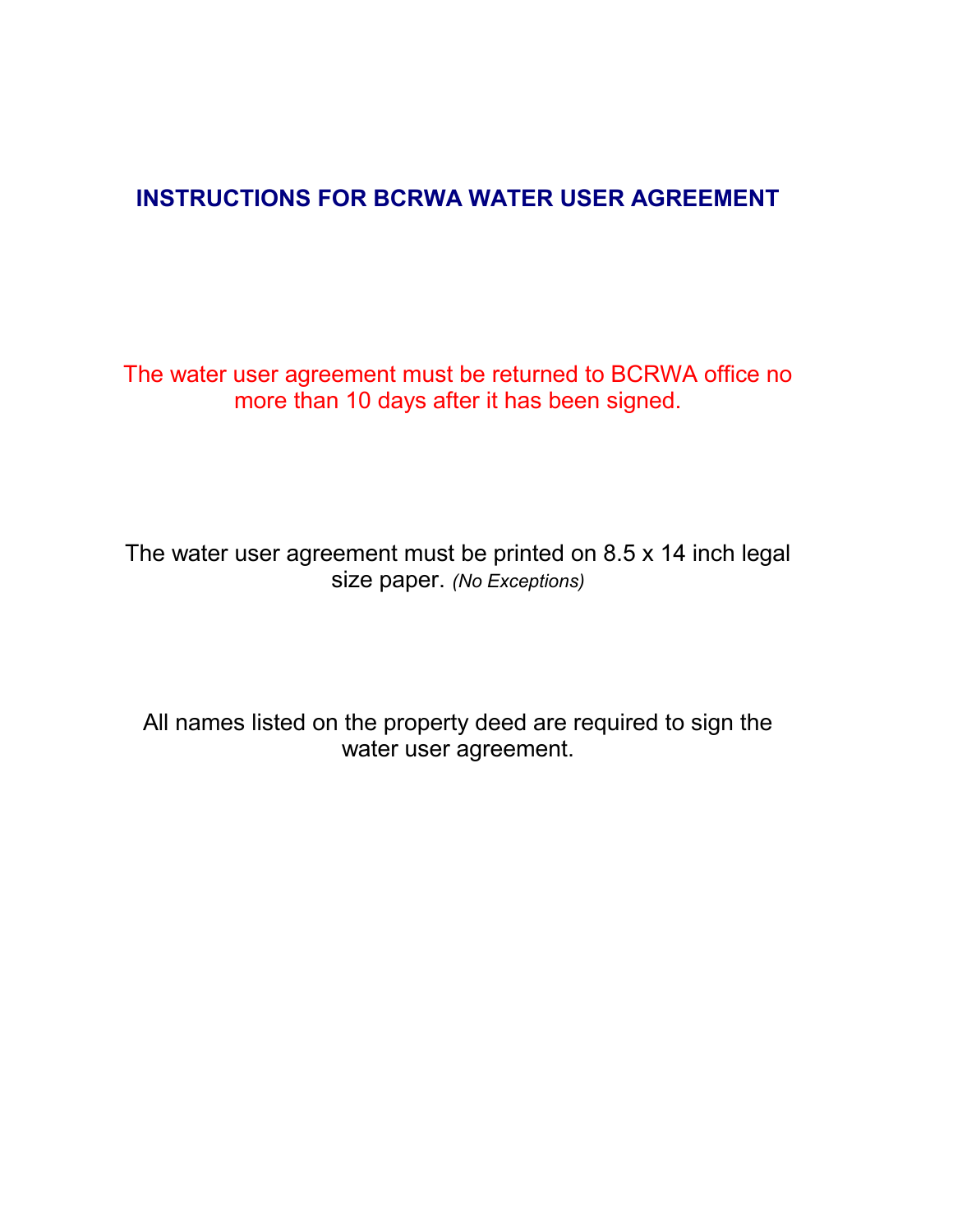## BROWN COUNTY RURAL WATER ASSN., INC.

## **WATER USER'S AGREEMENT**

This Agreement, between the Brown County Rural Water Assn., Inc., a non-profit corporation, hereinafter called the Association, and  $\qquad \qquad$ , a user of the Association, hereinafter called the User.

## **W I T N E S S E T H:**

**WHEREAS,** the User desires to purchase water from the Association and to enter into a Water User's Agreement as required by the By-laws of the Association;

**NOW, THEREFORE,** in consideration of the mutual covenants, promises and agreements herein contained, it is hereby understood and agreed:

The Association shall furnish, subject to the limitations set out in the Rules and Regulations and Bylaws of the Association and the Ohio Department of Health and the Ohio EPA, such quantity of water as the User may desire in connection with User's occupancy of the following described property:

The User shall install and maintain at User's expense a service line (according to the specifications of the Association and the Brown County Health Department) which shall begin at the meter and extend to the dwelling or place of use. The service connection will be located on the User's property at a location designated by the Association, provided the Association has determined in advance that the system is of sufficient capacity to permit delivery of water at that point. All taps shall be installed on the property that it is intended to serve. If there is a transfer of property so that the dwelling or place of use is no longer owned by the same owner as the property upon which the meter is situated, a new tap fee will be paid and a new service installed to the dwelling or place of use, provided the Association has a distribution line adjacent to the property. If there is no distribution line adjacent to the property, then the User will also pay for an extension of the line.

The User agrees to pay for water at such rates, time and place as shall be determined by the Association and agrees to the penalties for noncompliance with the above as set out in the current Rules and Regulations.

The Association shall install a cutoff valve and a water meter in each service which shall remain the property of the Association. The Association shall have exclusive right to use such cutoff valve and water meter.

The Association shall have final jurisdiction in any question of location of any service line connection to its distribution system. The Association may shut off water to a User who allows a connection or extension to be made to his service line for the purpose of supplying water to another user.

In the event the total water supply shall be insufficient to meet all of the needs of the Users or in the event there is a shortage of water, the Association may pro-rate the water available among the various Users on such basis as is deemed equitable by the governing Board and may also prescribe a schedule of hours covering use of water for garden purposes by particular Users and require adherence thereto or prohibit the use of water for garden purposes, provided that, if at any time the total water supply shall be insufficient to meet all of the needs of all users, the Association must first satisfy all of the needs of all Users for domestic purposes before supplying any water for livestock purposes and must satisfy all the needs of all Users for both domestic and livestock purposes before supplying any water for garden purposes.

The User agrees to comply with the requirements of the Ohio State Board of Health that no other present or future source of water will be connected to any waterlines served by the Association's waterlines and will disconnect from his present water supply prior to connecting to and switching to the Association's system.